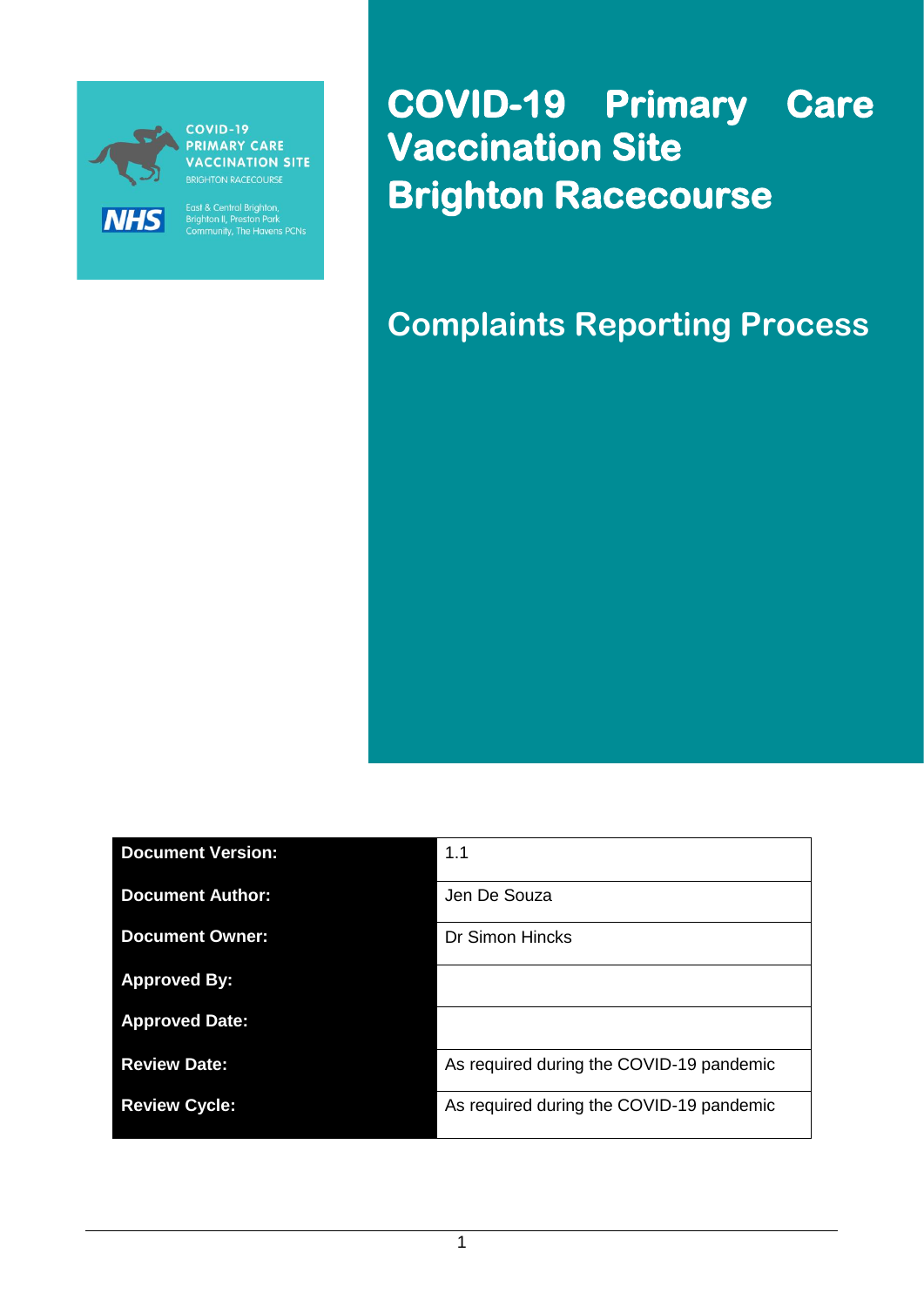| Version | Date       | <b>Summary of Change</b> | <b>Reviewer</b> |
|---------|------------|--------------------------|-----------------|
| 1.0     | 23/02/2021 | Initial draft            | Jen De Souza    |
|         | 20/05/2021 | <b>Updates</b>           | Jen De Souza    |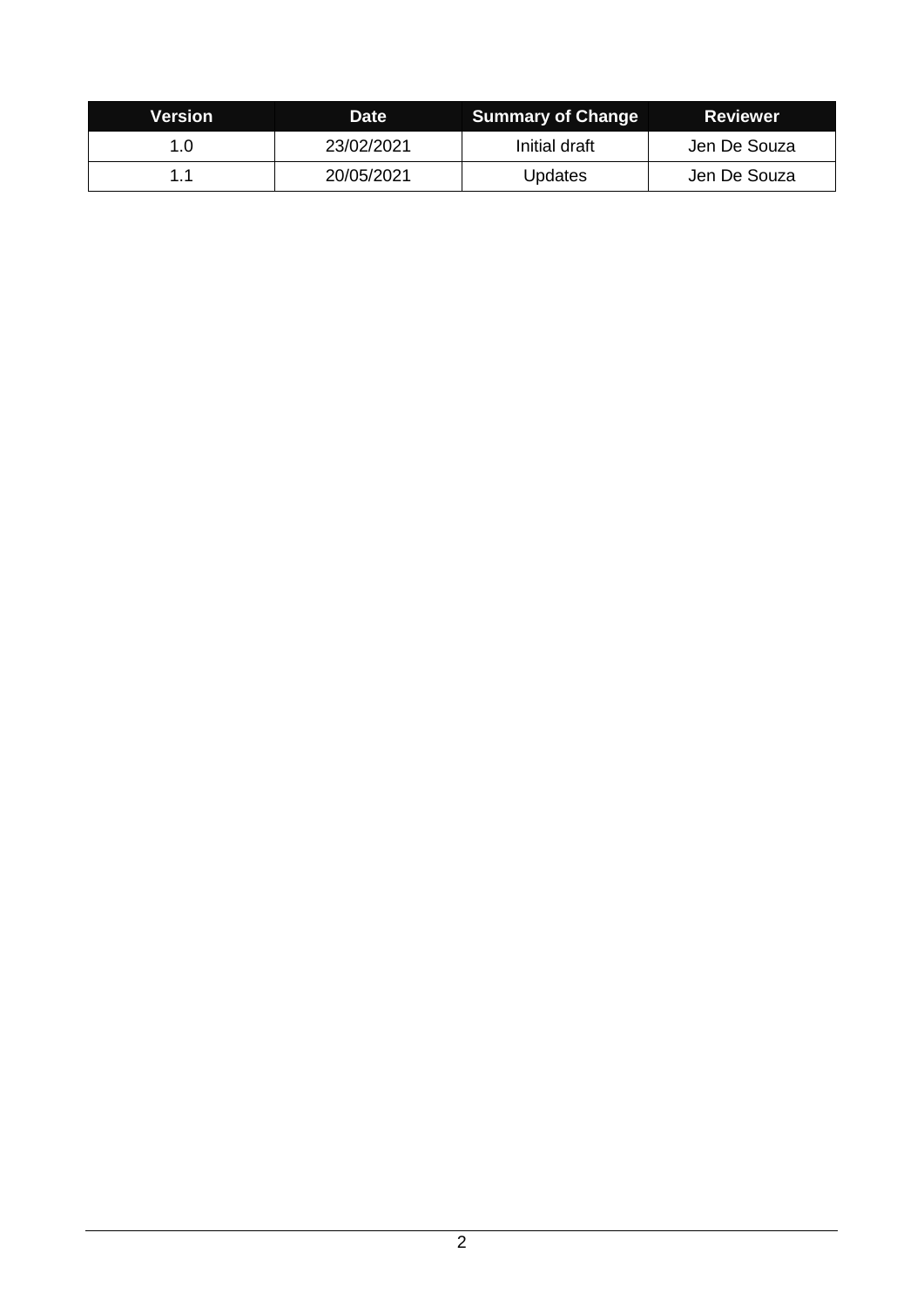# **Contents**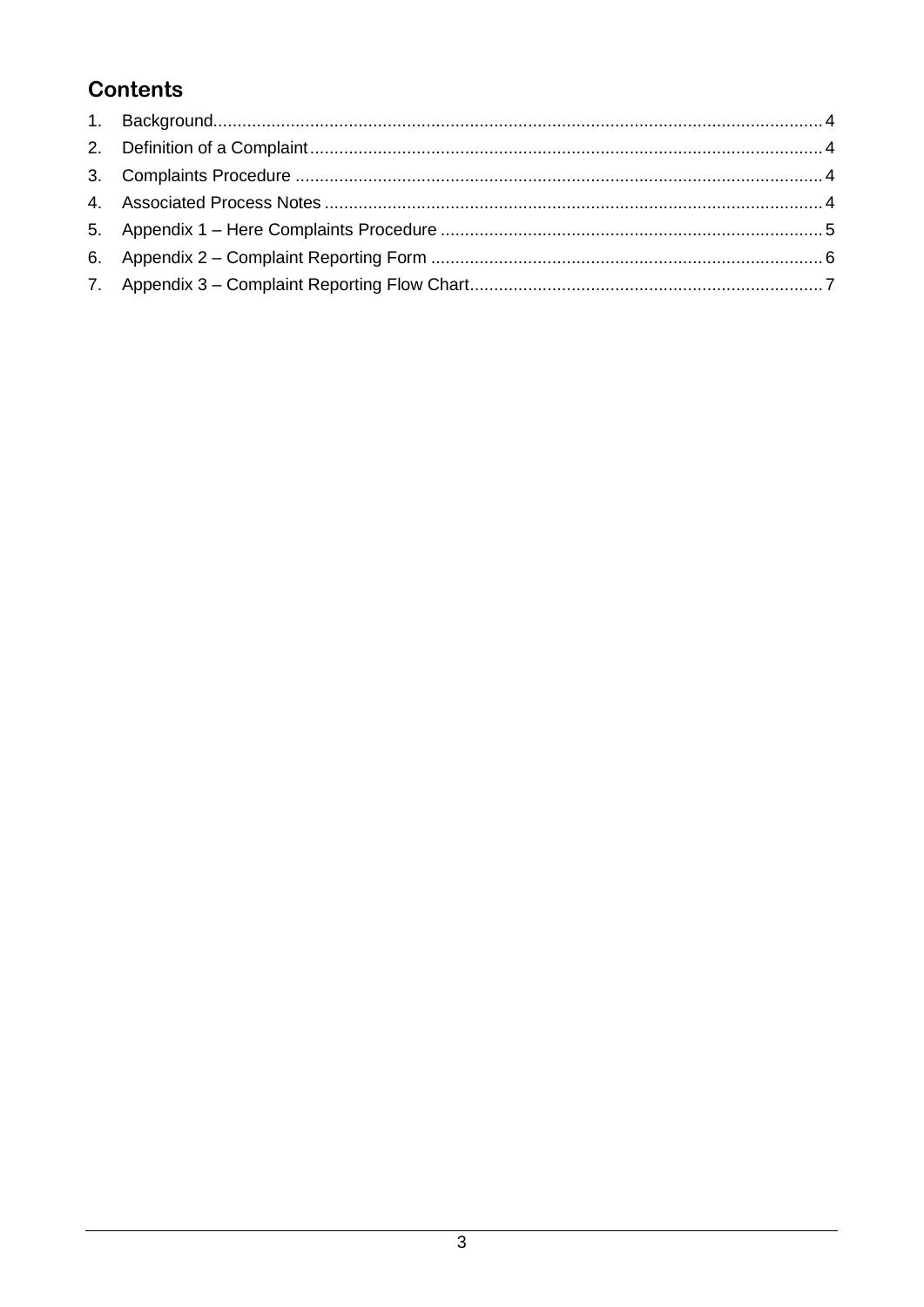### <span id="page-3-0"></span>**1. Background**

This process is a guide to how complaints received by the COVID-19 Primary Care Vaccination Site at Brighton Racecourse should be handled. It must be used for all complaints that affect patients, clients, staff, external contractors or visitors.

### <span id="page-3-1"></span>**2. Definition of a Complaint**

A complaint is defined as an expression of dissatisfaction (written or verbal), whether justified or not, about a COVID-19 Primary Care Vaccination Site function, decision or service that requires a response.

### <span id="page-3-2"></span>**3. Complaints Procedure**

The COVID-19 Primary Care Vaccination Site will follow the Here Complaints Procedure (See Appendix 1).

Complaints will be reported using the Complaints Reporting Form (Appendix 2) and following the Complaint Reporting Flow Chart (Appendix 3).

#### <span id="page-3-3"></span>**4. Associated Process Notes**

[COVID-19 Primary Care Vaccination Site Brighton Racecourse Clinical Governance Flow](https://www.improvingaccessservices.co.uk/wp-content/uploads/2021/05/210323-COVID-19-Primary-Care-Vacc-Hub-Clinical-Governance-Processes-V-1.4.pdf) V 1.4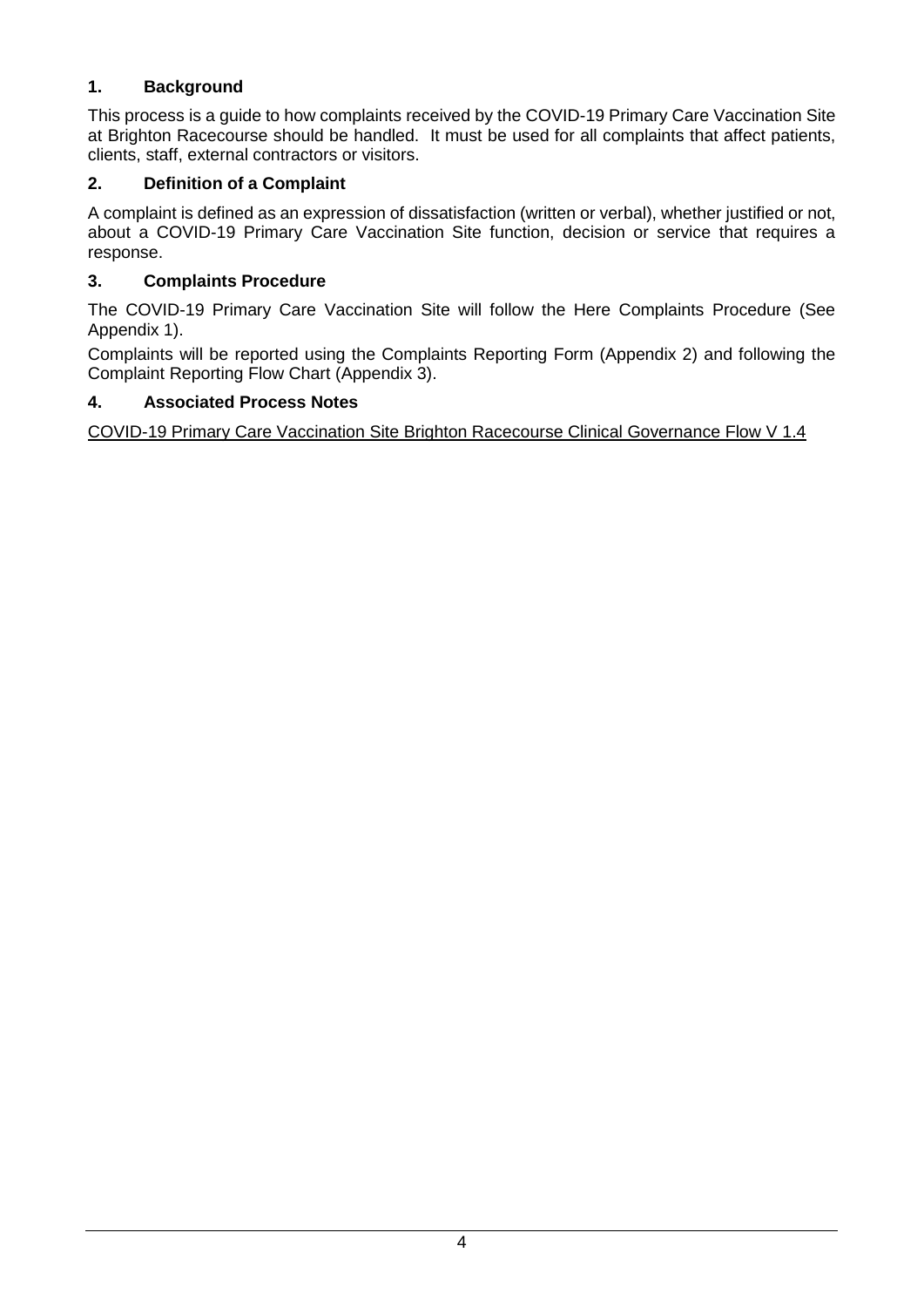### <span id="page-4-0"></span>**5. Appendix 1 – Here Complaints Procedure**

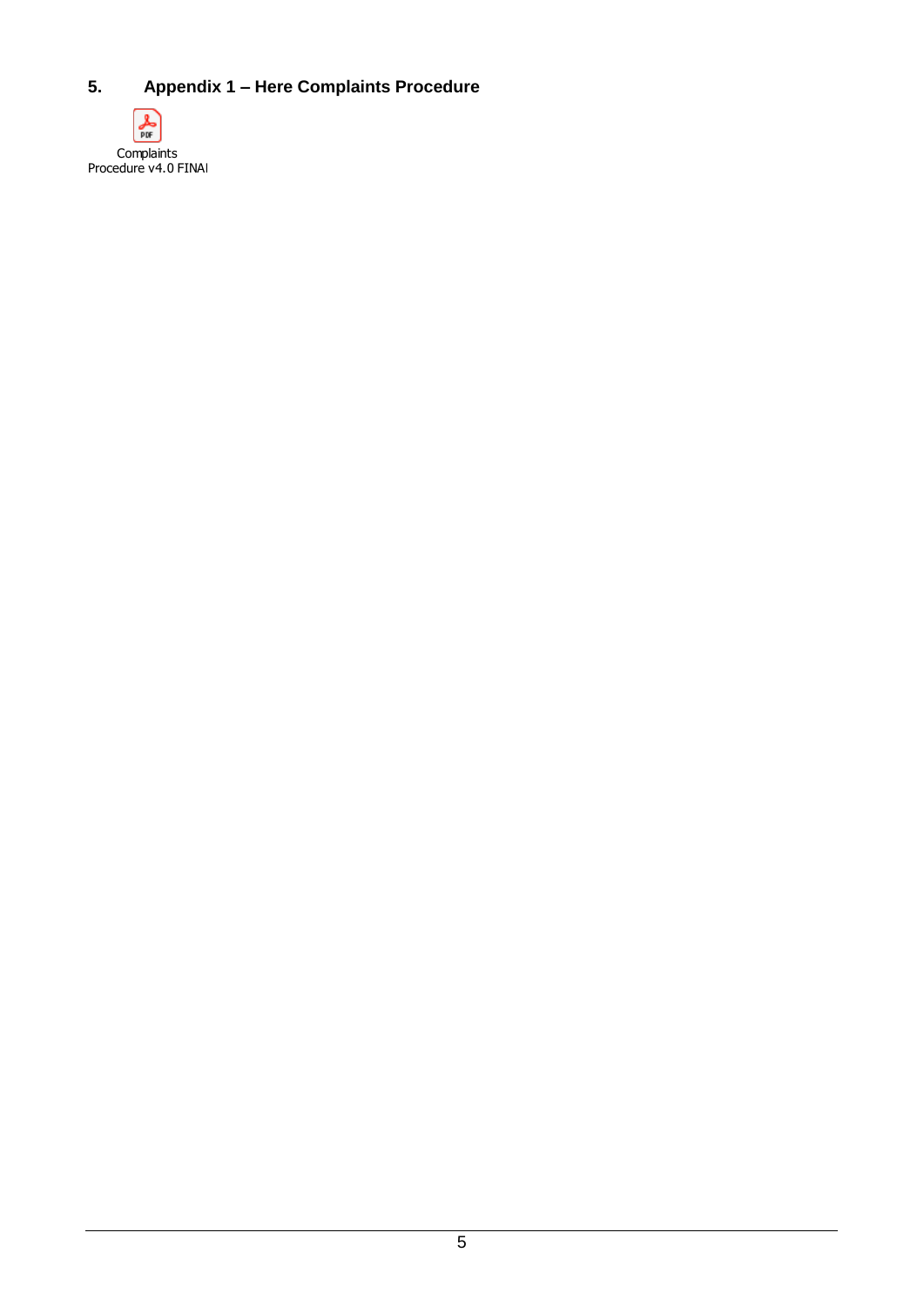#### <span id="page-5-0"></span>**6. Appendix 2 – Complaint Reporting Form**



**COVID-19 Primary Care Vaccination Site Brighton Racecourse**

**Complaint Reporting Form**

#### **PLEASE NOTIFY THE VACCINATION SITE CLINICAL LEAD OF ANY CLINICAL COMPLAINTS IMMEDIATELY**

## **PLEASE COMPLETE AND EMAIL THIS FORM TO** [here.ehsbrighton@nhs.net](mailto:here.ehsbrighton@nhs.net)

| Name of staff completing this<br>form:                     | Date Complaint<br><b>Received</b> |  |
|------------------------------------------------------------|-----------------------------------|--|
| Name of complainant                                        |                                   |  |
| <b>Brief summary of complaint</b>                          |                                   |  |
| <b>Actual</b><br>potential<br>harm<br>or<br>caused?        |                                   |  |
| <b>NHS</b><br>Number of patient(s)<br>involved             |                                   |  |
| Any immediate actions taken                                |                                   |  |
| Further actions needed? (i.e.<br>Feedback to GP/ team etc) |                                   |  |